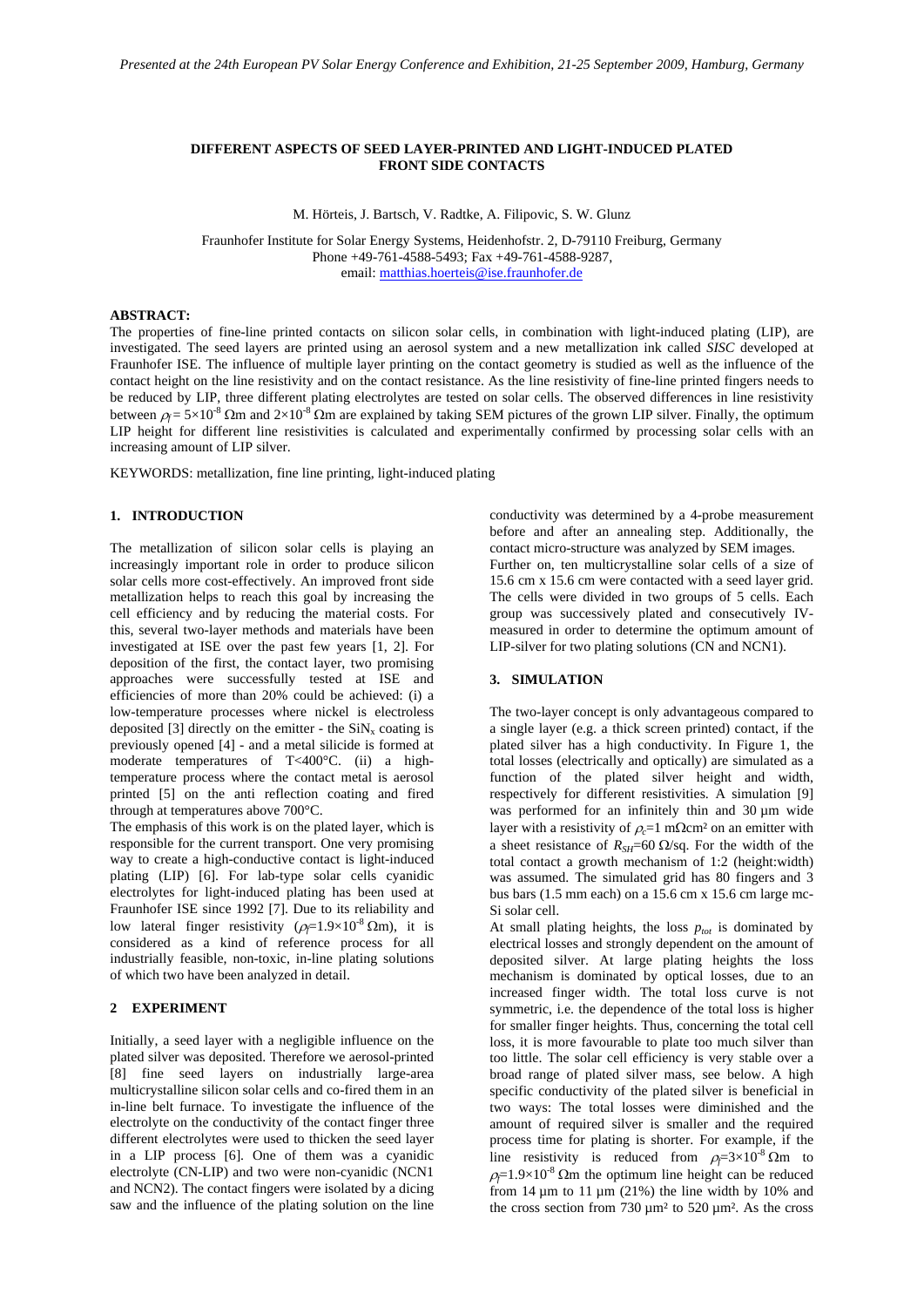section is nearly directly proportional to the amount of plated silver, 28% less silver is consumed.



Figure 1: Simulation of the total losses (optical and electrical) dependent on the amount (height) of deposited silver for different line resistivities.

### **4. LINE RESISTIVITY AND MICROSTRUCTURE**

The line resistivity of aerosol-printed and subsequent light-induced plated fingers is shown in Figure 2. The aerosol printed seed layer is thin enough  $\left($  <1  $\mu$ m) and its contribution to the resistivity is negligible as the plated silver has a height of  $15 \mu m$  and more. The plating parameter like light intensity, applied potential, pH-value and temperate which were kept in an optimized range for each electrolyte [10]. Thus the growth mechanism and the morphology are determined by the used electrolyte. The strong influence of the used electrolyte on the line resistivity can be explained by SEM-images, see Figure 3. Also the influence of an annealing step becomes clear. Both, the macroscopic shape of the plated finger and the microcrystalinity are influenced by the different electrolytes: The silver layer deposited from the NCN1 electrolyte shows a botryoidally morphology. The several clusters can reach the size of the height of the finger, thus, more than 10 µm in diameter. The clusters, although very fine grained, can be distinguished. As the resistivity is determined by the smallest cross section, the current flow is mainly limited by these deep incisions. For the measurement of the resistivity we determined an average cross section and the botryoidal structure is levelled. Supposed that the resistivity of a single cluster is high and in the range of bulk silver, due to the rough morphology and the cluster boundaries, the line resistivity is limited, even if the contact losses across the cluster boundaries can be reduced by an annealing. Thus, a large fraction of plated silver does not contribute to the current flow.



Figure 2: Line resistivity  $\rho_f$  for three different plating solutions, before and after an annealing step of 10 min at T=350°C.

In case of the NCN2-solution, the several Ag-clusters are pyramidal or trigonal to a certain extent. They are much smaller, below  $1 \mu m$  and deep incisions which would reduce the cross section and the measured resistivity are not visible. The LIP-silver grows homogeneously at the surface at the ratio of 1:2 (height:width) resulting in a roundish shaped contact. The surface roughness is determined by the small Ag-clusters and almost all the plated silver contributes to the current flow. The measured resistivity of  $\rho \in 2.2 \times 10^{-8}$  Ωm can only slightly be improved by an annealing step, indicating the dense silver deposition and the excellent conductivity between the single Ag-grains.



Figure 3: SEM-image of the plated, conductive layer: a) For a non-cyanidic (NCN1) plating solution. Noticeable are the large cluster boundaries and the botryoidally growth. b) For a non-cyanidic (NCN2) plating solution and c) for a cyanidic (CN) plating solution the surfaces are much smoother and the individual grains are less distinct.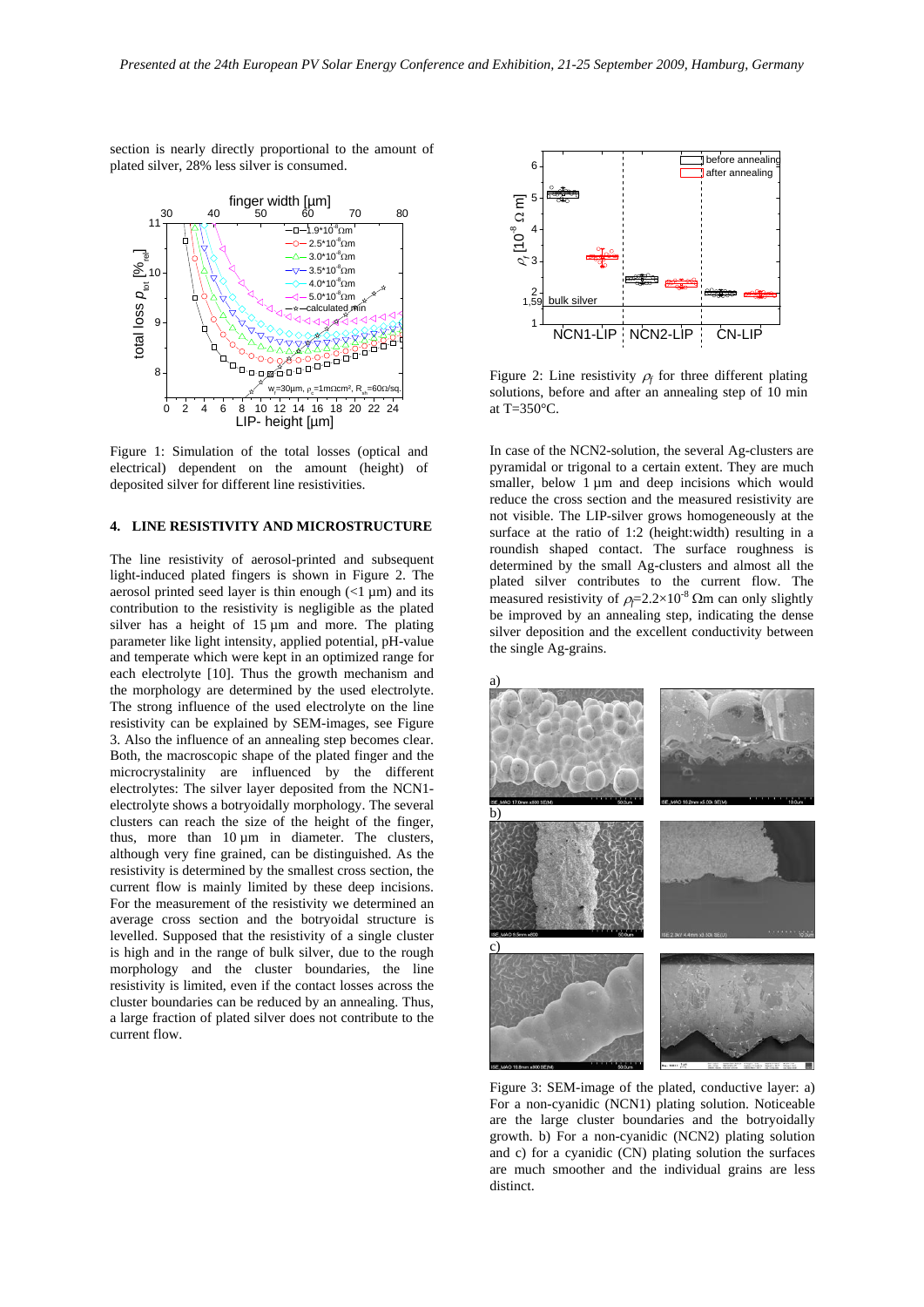The best values for line resistivity can be achieved with the cyanidic electrolyte. The measured average value of  $\rho = 1.9 \times 10^{-8}$  Ωm is close to the resistivity of bulk silver  $(\rho = 1.59 \times 10^{-8} \Omega \text{m})$ . The surface is smooth, i.e. no Agclusters can be distinguished any more. Possibly, the structure reveals single Ag-grains in a SEM-image of a polished cross section. The grain boundaries between the grains are hardly visible, and an influence of an annealing step on the resistivity is barely measureable. However, further investigations have to be performed to reveal the correlation between layer structure (on different scales) and electrical properties.

In conclusion, the cyanidic plating solution is the best choice in terms of electrical and optical properties. Also the process stability is much higher for cyanidic electrolytes. However the healthy risks in an industrial production have to be taken into account. A good alternative to the cyanidic electrolyte is the plating solution NCN2 which results in a line resistivity close to the one of cyanidic plating. .

#### **5 SOLAR CELL RESULTS**

15.6 cm x 15.6 cm mc-solar cells with a seed layer grid with 80 fingers and 2 bus bars, aerosol-printed and fired were used to perform an experiment concerning the cell fill factor ( $FF$ ) as well as the series resistance ( $R_s$ ) in dependence on the mass of LIP-silver, see Figure 4. Examined were the LIP-solutions CN and NCN1, respectively. A continuous increase of the *FF* with the mass of plated silver *Ag-LIP* was observed together with a steady decrease of *Rs*. In case of the CN solution the *FF* reached its saturation at a silver mass of approximately 100 mg per wafer whereas similar *FFs* were reached for the NCN1 solution at about 130 mg. The line resistance is continuously reduced with the quantity of deposited LIP silver and both, the values for *Rs* and for the *FF* are improving. Exceeding a LIP-silver mass of about 200 mg, an improvement for both electrolytes was hardly measureable and the *FFs* were constant in the tested range.



Figure 4: Fill factor ( $FF$ ) and series resistance ( $R_s$ ) as a function of the mass of plated silver (*Ag-LIP*) for both, NCN and CN plating solutions.

The short-circuit current density  $(i_{sc})$  is quite sensitive to the mass of plated silver and decreases linearly with the deposited silver amount, see Figure 5. For both platingsolutions a slope of about  $-1.6$  (mA/cm<sup>2</sup>)/100mg was observed. From the measured current densities, *j<sub>sc\_ini</sub>* (after short LIP) and  $j_{\rm scLIP}$  (after LIP) an effective finger width  $(w_{\text{eff}})$  can be calculated. If the non-metallized actice cell area after seed layer deposition is known  $(A<sub>active ini</sub>)$ , the actual non-metalized area  $(A<sub>active-eff</sub>)$  and the according *optically effective* metalized area for the plated grid fingers  $(A_{fi\;eff})$  for all values of  $j_{sc}$  can be determined and transferred into an effective finger width. It is well known that the optical effective width of a contact finger can be considerably smaller than its geometrical width [11, 12].

$$
w_{\text{eff}} = \frac{A_{fi\text{-eff}}}{l_{fi} \times n_{fi}},
$$
  
with 
$$
A_{fi\text{-eff}} = A_{tot\text{-cell}} - A_{active\text{-eff}} - A_{BB}
$$
  
and 
$$
A_{active\text{-eff}} = \frac{j_{sc\text{-LIP}}}{j_{sc\text{-ini}}} \times A_{active\text{-ini}}
$$

Eq. 1: Calculation of the effective contact width, determined from the  $j_{sc}$  values where  $l_{fi}$  is the finger length,  $n_{fi}$  is the total number of fingers,  $A_{BB}$  is the total area of the busbars.

The calculated optically *effective* finger width for the NCN1-LIP is shown. The *geometrical* finger width *wf*, determined from a microscopic picture, for a contact plated with 360 mg NCN1-LIP is about  $w_f$ =100 µm. Its effective width, determined form the current density, is about  $w_{\text{eff}}$ =87 µm. This reduction will be even higher if the cells are encapsulated into a module due to the internal reflection at the glass-air interface [12].

The effective width for CN-LIP contact is even smaller and the average *jsc*-values for the CN-LIP are about 0.2 mA/cm² above the average current density of the NCN1-LIP even if they are built up with the same amount of LIP-silver. The  $0.2 \text{ mA}$  higher  $j_{sc}$  values in case of CN-LIP can be translated into a reduction in effective contact width by 10 µm which gives in total an absolute increase in the cell efficiency of  $\Delta \eta = 0.1\%$ .

The cell efficiency reaches its maximum at about 200 mg for both solutions. Passing this point, the gain in efficiency due to an increasing FF is compensated by the steady decrease in  $j_{sc}$ . The cell efficiency is constant over a broad range and starts to decrease due to the growing shading losses at LIP quantities of 350 mg for CN-LIP and 450 mg for NCN1-LIP, respectively. As expected from the simulation, the cell efficiency is quite invariant with respect to high quantities of LIP silver.